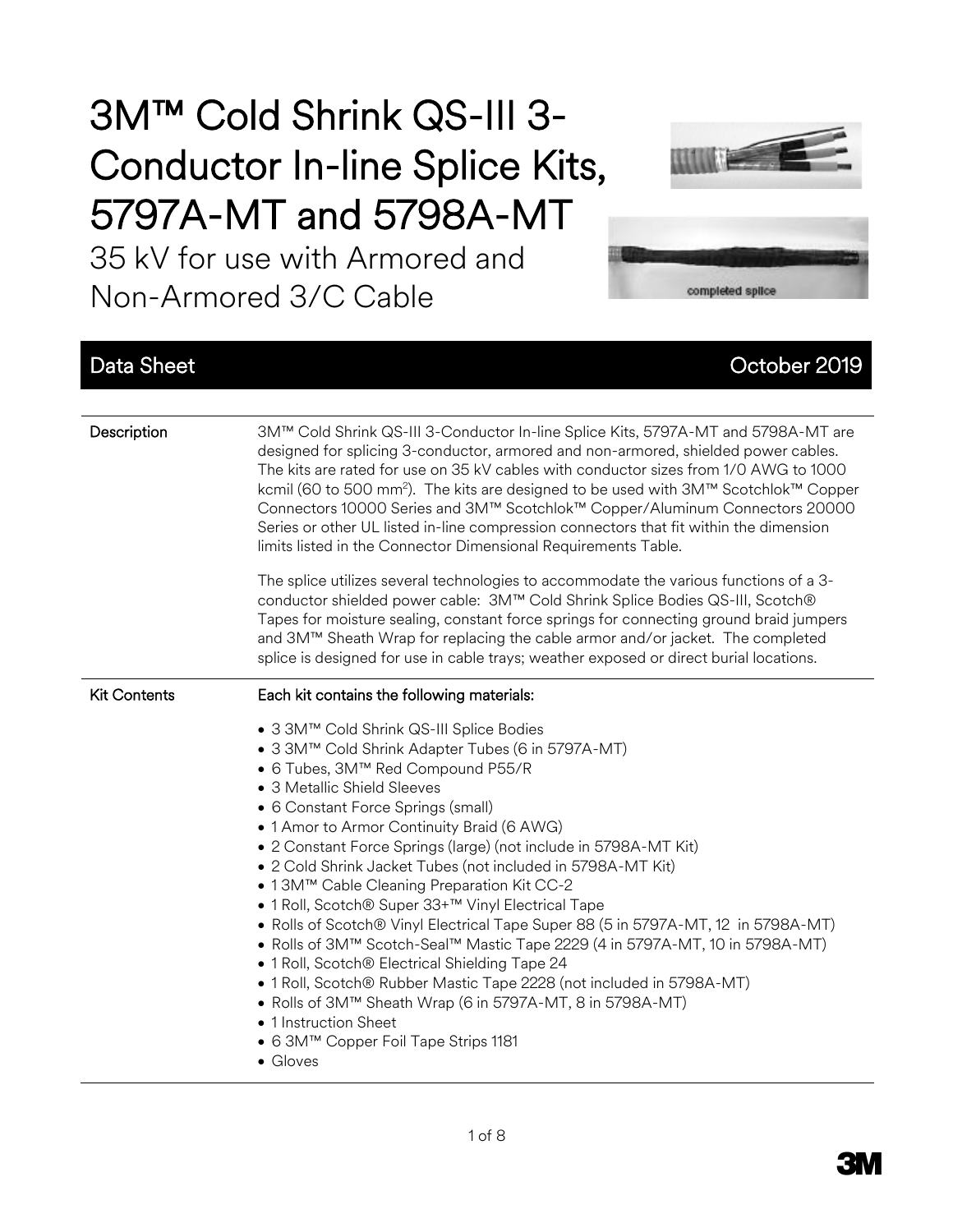| Features     | • Cold Shrink Splice Body Design - for quick and easy installation; excellent for cable<br>size transitions<br>• Production Tested Splice Bodies - partial discharge and A.C. withstand tests to provide<br>reliability<br>• Silicone Rubber Splice Bodies - provide excellent high and low temperature<br>performance; flexibility that allows the splice to bend with cable (prior to applying<br>jacket materials)<br>• Complete Kit – everything included to make one 3-conductor splice (except<br>connectors)<br>• Solderless Ground Braid – constant force spring connection (no soldering required) |  |
|--------------|-------------------------------------------------------------------------------------------------------------------------------------------------------------------------------------------------------------------------------------------------------------------------------------------------------------------------------------------------------------------------------------------------------------------------------------------------------------------------------------------------------------------------------------------------------------------------------------------------------------|--|
|              | • 3M™ Sheath Wrap Jacketing - easy to apply mechanical protection for the splice                                                                                                                                                                                                                                                                                                                                                                                                                                                                                                                            |  |
| Applications | To splice 3-conductor shielded power cables:<br>• For in-line splicing<br>• For armored and non-armored cables<br>• For 35 kV rated cables<br>• For cable conductor size range 1/0 AWG to 1000 kcmil<br>• For use with solid dielectric cables: XLP, XLPE, EPR, etc.<br>• For indoor and outdoor applications:<br>Cable Tray<br>$\circ$<br>Cable Rack<br>$\Omega$<br>Cable Hangers<br>$\circ$<br>Junction Box<br>$\circ$<br>Aerial<br>$\circ$<br>Wet or dry locations<br>$\circ$                                                                                                                            |  |

## Installation  $\boxed{\triangle}$  Caution

Working around energized electrical systems may cause serious injury or death. Installation should be performed by personnel familiar with good safety practice in handling electrical equipment. De-energize and ground all electrical systems before installing product.

Detailed instructions for installing the 3M™ Cold Shrink QS-III 3-Conductor In-line Splice Kits 5797A-MT and 5798A-MT are included with the kit.

- 1. Prepare the cable according to standard practices.
- 2. Slide the cold shrink jacketing tubes onto the cables.
- 3. Slide a cold shrink splice body and shield sleeve on each conductor phase.
- 4. Install connector.
- 5. Apply red compound on the cable insulation and to fill the edge of the cable semicon. DO NOT USE SILICONE GREASE.
- 6. Install the splice bodies.
- 7. Connect shields using shield sleeves and constant force springs.
- 8. Cover splice end with cold shrink jacket tubes.
- 9. Seal between the jacket tubes with mastic tape.
- 10. Cover entire splice area with Sheath Wrap.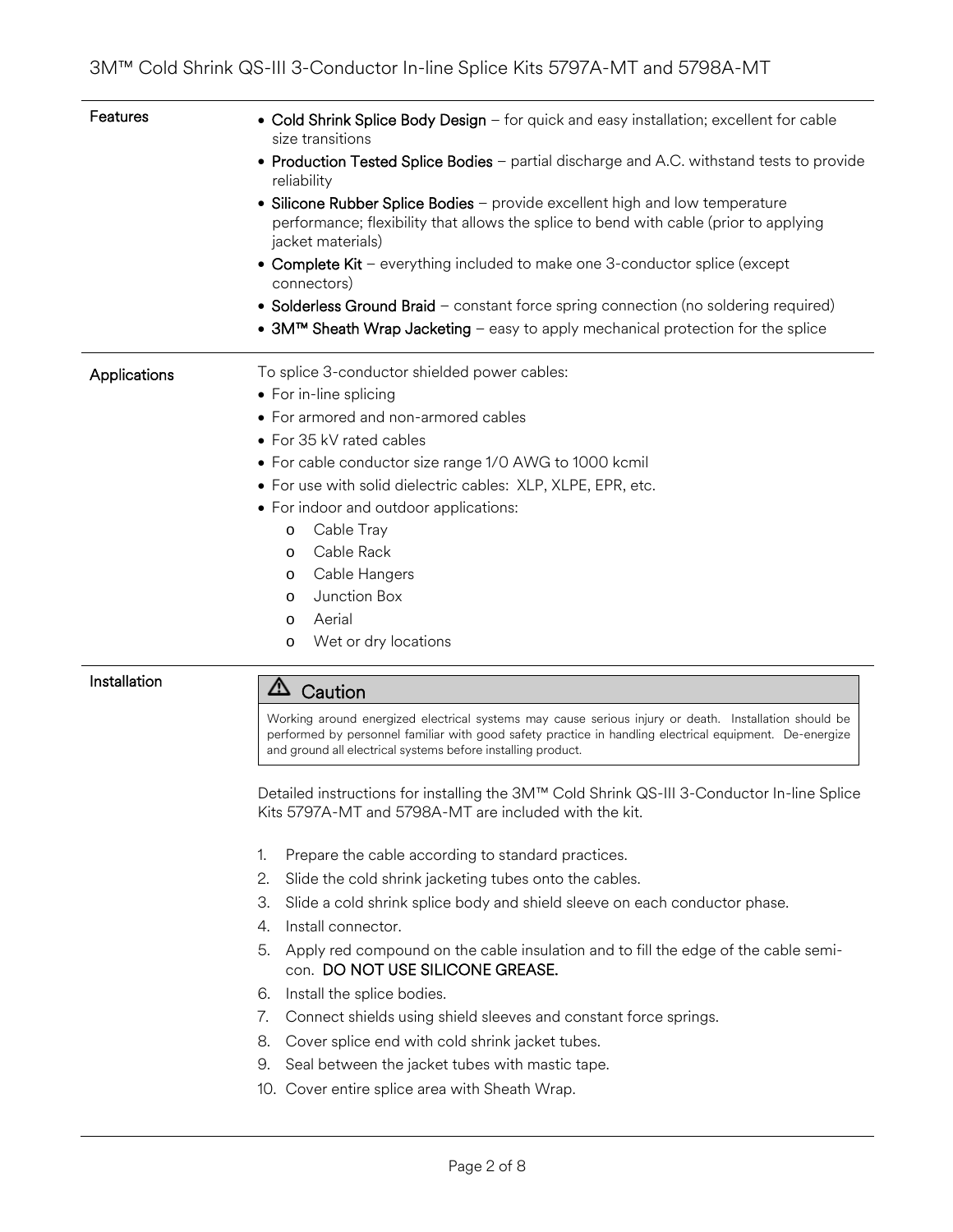## Typical Properties

3M™ Cold Shrink QS-III 3-Conductor In-line Splice Kits 5797A-MT and 5798A-MT can be used on cables with a rated operating temperature up to 105ºC (221ºF), and an emergency overload rating of 140ºC (284ºF). A splice constructed from either of these kits is rated for 35 kV and meets or exceeds the requirements of IEEE Std. 404. The current rating of the splices meets or exceeds the current rating for the cables on which they are installed. BIL rating is 250 kV, which exceeds the normal 200 kV BIL rating for 35 kV voltage class splice.

## A. Splice Selection Table

| Kit Number | Cable Insulation O.D. Range<br>Inches (mm) | <b>Conductor Size Range</b><br>AWG or kcmil (mm <sup>2</sup> ) |
|------------|--------------------------------------------|----------------------------------------------------------------|
| 5797A-MT   | 1.07-1.70 (27,2-43,2)                      | 1/0-350 (60-185)                                               |
| 5798A-MT   | $1.24 - 2.07$ $(31.5 - 52.6)$              | 350-1000 (185-500)                                             |

Table 1

## B. Connector Dimensional Requirements Table

| <b>Kit Number</b> | Minimum O.D. | Maximum O.D. | Maximum Length   | Inches (mm) |
|-------------------|--------------|--------------|------------------|-------------|
|                   | Inches (mm)  | Inches (mm)  | Aluminum (Al/Cu) | Copper (Cu) |
| 5797A-MT          | 0.51(13,0)   | 1.70(43,2)   | 6.00 (152)       | 6.50(165)   |
| 5798A-MT          | 0.87(22,1)   | 2.07(52,6)   | 7.50 (191)       | 8.25(210)   |

Table 2

## C. Typical Dimensions (Installed Splice)



| Kit Number | Typical Length (L)<br>Inches (cm) | Typical Diameter (D)<br>Inches (mm) |
|------------|-----------------------------------|-------------------------------------|
| 5797A-MT   | (158)<br>62                       | (203)<br>8.00                       |
| 5798A-MT   | (168)<br>66                       | (216)<br>8.50                       |

## Table 3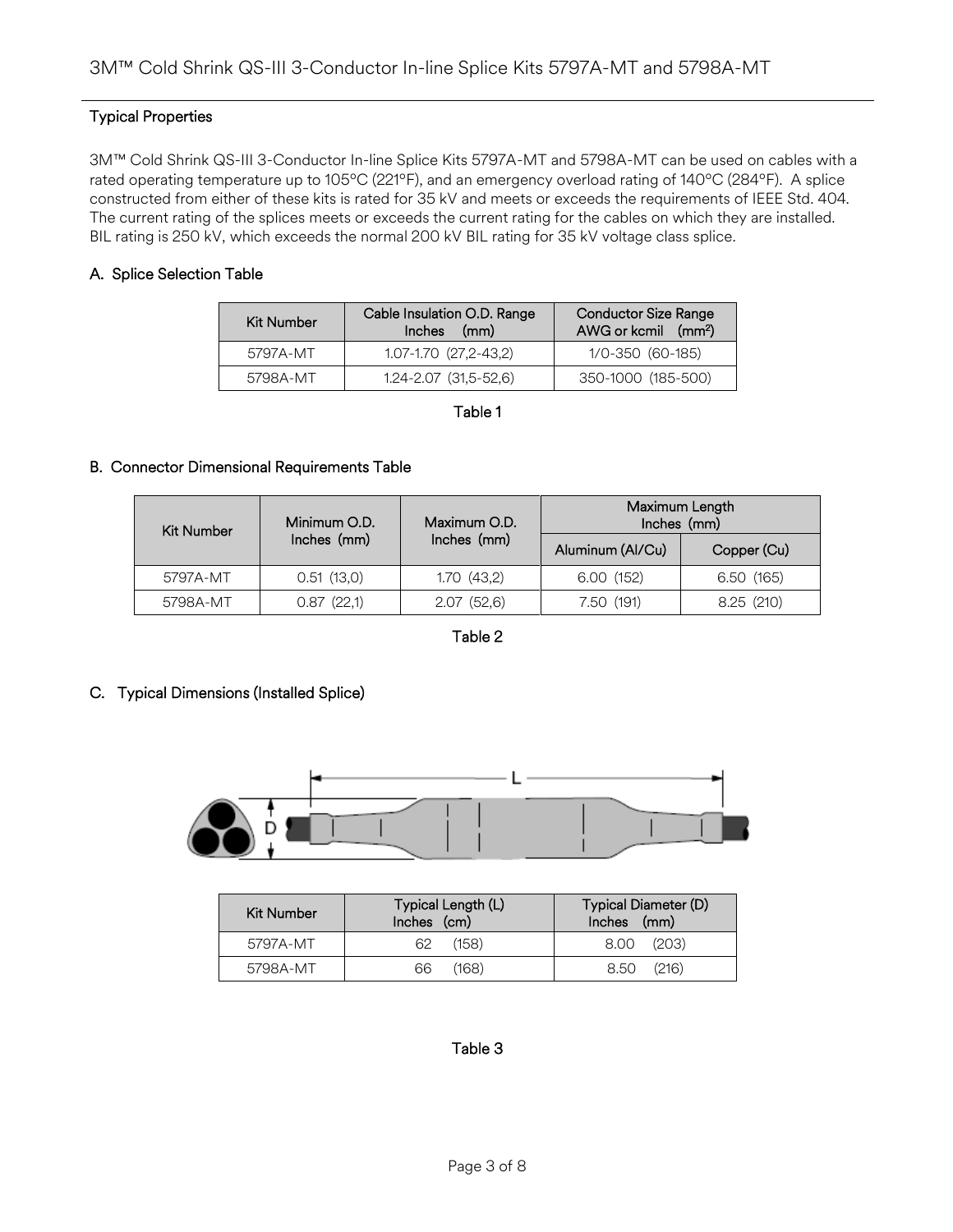### Typical Properties, **Continued** Not for specifications. Values are typical, not to be considered minimum or maximum. Properties measured at room temperature 73°F (23°C) unless otherwise stated.

## Silicone Rubber (Splice Body – Insulation)

| Physical Property (Test Method)                         | Typical Value US units (metric)   |
|---------------------------------------------------------|-----------------------------------|
| Hardness - Shore A (ASTM D-2240)                        | 50                                |
| Tensile Strength (ASTM D-412)                           | 1090 psi (7,5 N/mm <sup>2</sup> ) |
| Elongation (ASTM D-412)                                 | 610%                              |
| Modulus @ 100% (ASTM D-412)                             | 340 psi (2,3 N/mm <sup>2</sup> )  |
| Permanent Set (3M TM 86)<br>100%, 212°F (100°C), 22 hrs | 5%                                |
| Thermal Conductivity (ASTM D-518)                       | $0.24$ W/m K                      |

| <b>Electrical Property</b> (Test Method) | <b>Typical Value</b> US units (metric) |
|------------------------------------------|----------------------------------------|
| Dielectric Strength (ASTM D-149)         | 370 V/mil (14,6 kV/mm)                 |
| Dielectric Strength, Wet (ASTM D-149)    | 340 V/mil (13,4 kV/mm)                 |
| Dielectric Constant (ASTM D-150)         | 3.3                                    |
| Dielectric Loss (ASTM D-150)             | 0.005                                  |
| Volume Resistivity (3M TM 80)            | $6 \times 10^{14}$ Ohm-cm              |

Silicone Rubber (Splice Body – Inner Electrode)

| <b>Physical Property</b> (Test Method)                  | Typical Value US units (metric)  |
|---------------------------------------------------------|----------------------------------|
| Hardness - Shore A (ASTM D-2240)                        | 43                               |
| Tensile Strength (ASTM D-412)                           | 880 psi (6,1 N/mm <sup>2</sup> ) |
| Elongation (ASTM D-412)                                 | 510%                             |
| Modulus @ 100% (ASTM D-412)                             | 200 psi $(1.4 \text{ N/mm}^2)$   |
| Permanent Set (3M TM 86)<br>100%, 212°F (100°C), 22 hrs | 4%                               |

| <b>Electrical Property</b> (Test Method) | Typical Value US units (metric) |
|------------------------------------------|---------------------------------|
| Volume Resistivity (3M TM 80)            | 50 Ohm-cm                       |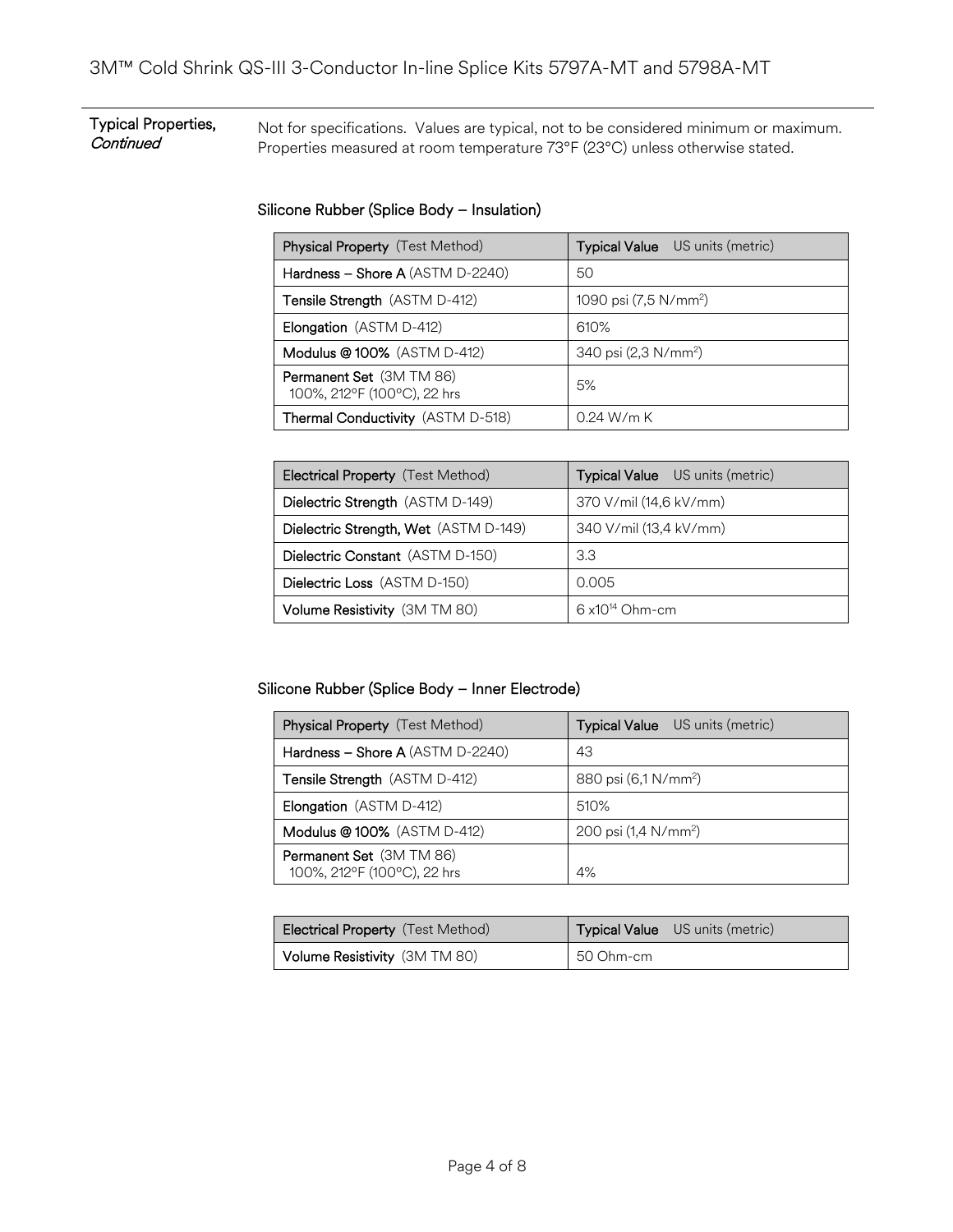### Typical Properties, **Continued** Not for specifications. Values are typical, not to be considered minimum or maximum. Properties measured at room temperature 73°F (23°C) unless otherwise stated.

## Silicone Rubber (Splice Body – Semi-Con Shell)

| <b>Physical Property</b> (Test Method)                  | Typical Value US units (metric)  |
|---------------------------------------------------------|----------------------------------|
| Hardness - Shore A (ASTM D-2240)                        | 43                               |
| Tensile Strength (ASTM D-412)                           | 890 psi (6,1 N/mm <sup>2</sup> ) |
| Elongation (ASTM D-412)                                 | 520%                             |
| Modulus @ 100% (ASTM D-412)                             | 230 psi (1,6 N/mm <sup>2</sup> ) |
| Permanent Set (3M TM 86)<br>100%, 212°F (100°C), 22 hrs | 5%                               |

| <b>Electrical Property</b> (Test Method) | <b>Typical Value</b> US units (metric) |
|------------------------------------------|----------------------------------------|
| Volume Resistivity (3M TM 80)            | 150 Ohm-cm                             |

## Ethylene Propylene Rubber (Jacketing Tubes)

| Physical Property (Test Method)                                          | Typical Value US units (metric) |
|--------------------------------------------------------------------------|---------------------------------|
| Color                                                                    | Black                           |
| Hardness $-$ Shore A (ASTM D-2240)                                       | 48                              |
| Ultimate Tensile Strength, orig.<br>(ASTM D-412)                         | 1680 psi (11,6 MPa)             |
| <b>Ultimate Elongation, orig.</b> (ASTM D-412)                           | 635%                            |
| <b>Modulus @100%</b> (ASTM D-412)                                        | 170 psi (1,17 MPa)              |
| <b>Fungus Resistance</b> (ASTM G-21)<br>28 days                          | No Growth                       |
| <b>Permanent Set</b><br>250% Strain<br>5 min. recovery, $@$ 40°F (4.4°C) | 8.8%<br>14.6%                   |

| <b>Electrical Property</b> (Test Method) | <b>Typical Value</b> US units (metric) |
|------------------------------------------|----------------------------------------|
| Dielectric Strength, orig. (ASTM D-149)  | 490 V/mil (19,1 kV/mm)                 |
| Dielectric Strength, wet ASTM D-149)     | 465 V/mil (18,1 kV/mm)                 |
| Dielectric Constant, orig. (ASTM D-150)  | 5.0                                    |
| Dielectric Constant, wet (ASTM D-150)    | 5.6                                    |

NOTE: Data for Scotch® Electrical Shielding Tape 24, Scotch® Rubber Mastic Tape 2228, 3M™ Scotch-Seal™ Mastic Compound 2229, Scotch® Super 33+™ Vinyl Electrical Tape, Scotch® Vinyl Electrical Tape Super 88, and 3M™ Sheath Wrap that are included in the kits are available in separate "Product Data Sheets" from 3M Company.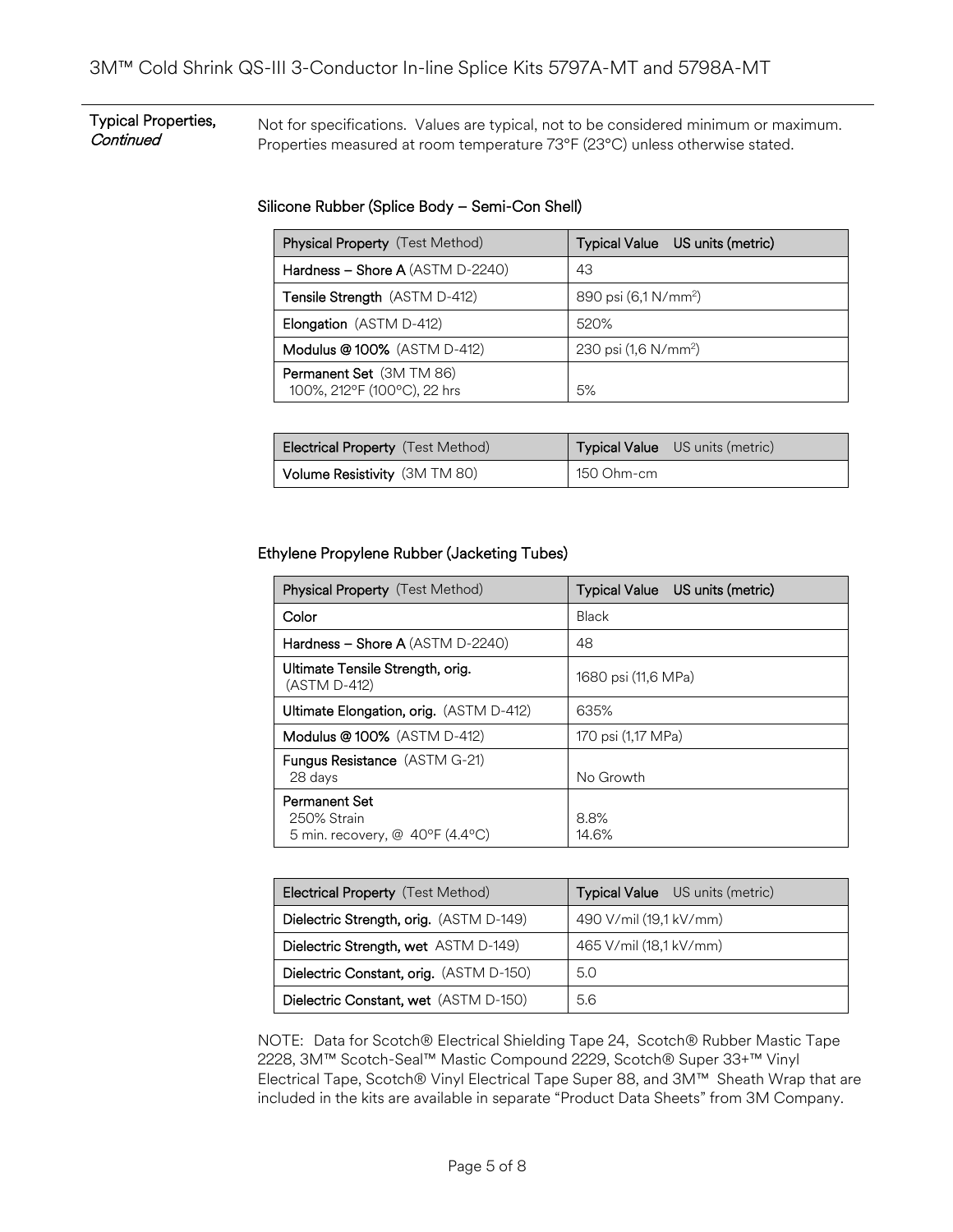## Performance Tests A. IEEE Std. 404 35 kV Voltage Rating

| <b>Design Test and Sequence</b>                                                                | <b>Test Requirement</b>                        |  |
|------------------------------------------------------------------------------------------------|------------------------------------------------|--|
| Minimum partial discharge (corona) level                                                       | 30 kV-rms $@ < 3 pC$                           |  |
| Alternating-current 1 minute withstand                                                         | 71 kV-rms                                      |  |
| Direct-current 15 minute withstand                                                             | $140$ kV-dc                                    |  |
| Impulse withstand (BIL) at 25°C (77°F)*                                                        | ±200 kV-crest (250 kV)*                        |  |
| Impulse withstand (BIL) at 140°C (284°F)*                                                      | ±200 kV-crest (250 kV)*                        |  |
| Cyclic aging (in air and water)                                                                | $61$ kV-rms                                    |  |
| Minimum partial discharge (corona) level                                                       | 30 kV-rms $@ < 3 pC$                           |  |
| High voltage time: 5 hr. alternating-current withstand<br>5 min. alternating-current withstand | 71 kV-rms<br>91 kV-rms                         |  |
| Short-time current: ICEA P-32-382 and ANSI/IEEE C37.09                                         | 250°C (482°F) conductor<br>temp with no damage |  |
| Alternating-current 1 minute withstand                                                         | 71 kV-rms                                      |  |
| Shielding                                                                                      | IEEE Std. 592                                  |  |
| Connector thermal and mechanical                                                               | ANSI C119.4                                    |  |

\*See *Notes* next page

## B. IEEE Std. 404 35 kV Voltage Rating, continued

| <b>Production Test</b>                   | <b>Test Requirement</b> |  |
|------------------------------------------|-------------------------|--|
| Production splices tested                | 100%                    |  |
| Minimum partial discharge (corona) level | 30 kV-rms @ < 3 pC      |  |
| Alternating-current 1 minute withstand   | 69 kV-rms               |  |

\*Notes: 1) BIL rating for 3M cold shrink QS-III splices 5797A-MT (5467A splice body) and 5798A-MT (5468A splice body) are upgraded to ±250 kV – crest.

2) Impulse test wave is 1.2 x 50 µsec. (ANSI/IEEE Std. 4).

C. Operating Temperature - Reference: AEIC CS5 and AEIC CS6:

Normal Operation: 105ºC (221ºF) Emergency Operation: 140ºC (284ºF)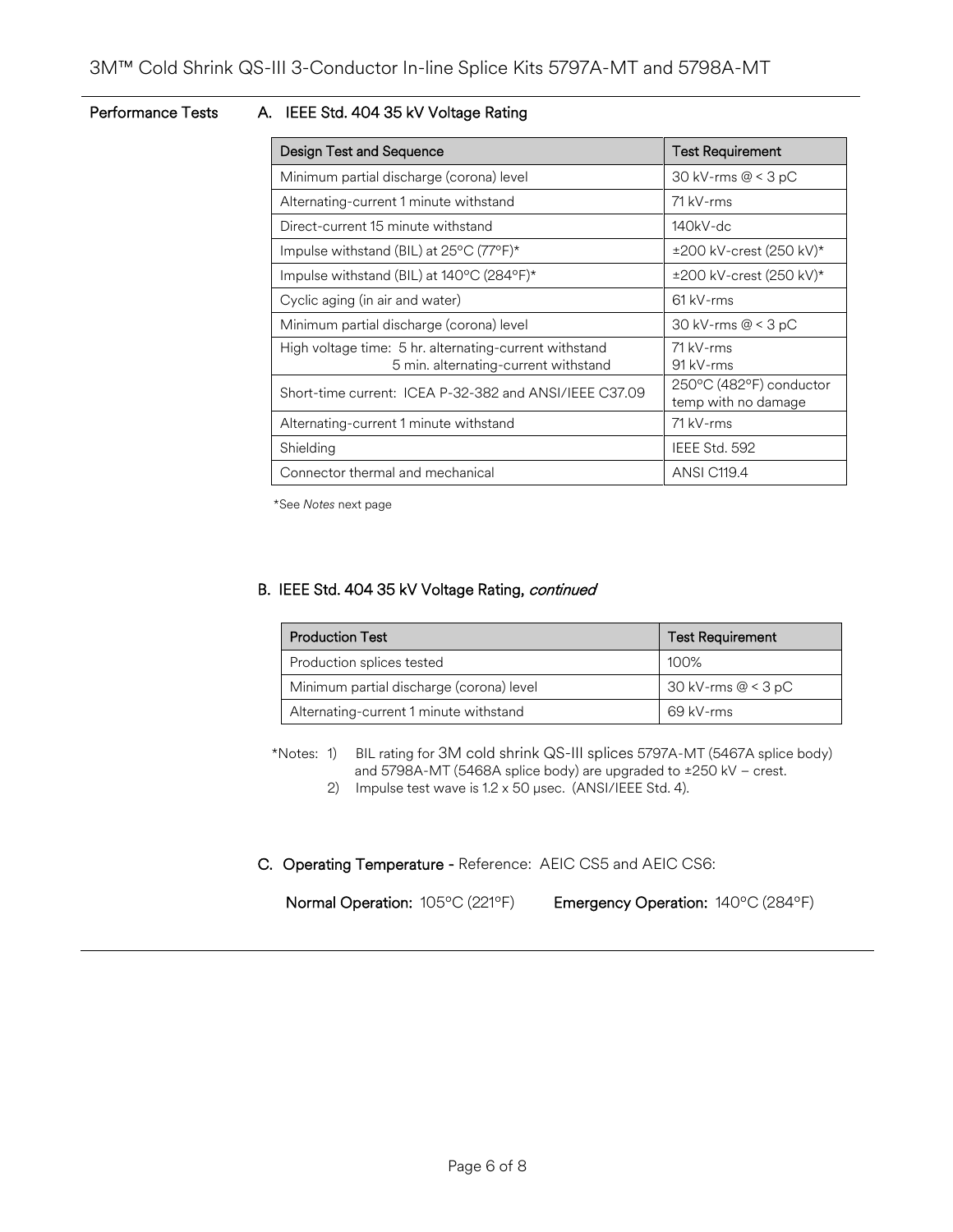| <b>Product Specification</b><br>(Open Specification)    | 3M™ Cold Shrink 3-Conductor In-line Splice Kits QS-III 5797A-MT, and 5798A-MT,<br>armored or non-armored, shielded power cable splice shall meet the requirements of<br>ANSI/IEEE Std. 404, for a 35 kV rating, and must be rated by the manufacturer for use<br>on 3-conductor 35 kV class shielded power cable systems. It must be rated for<br>continuous operation at 105°C (221°F), with an emergency overload temperature<br>rating of 140°C (284°F). The splice shall be capable of splicing cables with copper or<br>aluminum conductors sized from 1/0 AWG to 350 kcmil (60 to 185 mm <sup>2</sup> ), and 350 to<br>1000 kcmil (185 to 500 mm <sup>2</sup> ), or accommodate a conductor size transition within<br>those size ranges. The splice shall be of a cold shrink design, which does not require<br>any additional heat source for installation. The cold shrink splice body must be of a<br>molded design made of silicone rubber. The splice jacketing system shall be<br>comprised of at least two of the following items: cold shrink tubing made of EPDM<br>rubber, mastic sealing tape, and a resin-impregnated fiberglass cloth. The color of the<br>splice body and outer jacket shall be black. |
|---------------------------------------------------------|----------------------------------------------------------------------------------------------------------------------------------------------------------------------------------------------------------------------------------------------------------------------------------------------------------------------------------------------------------------------------------------------------------------------------------------------------------------------------------------------------------------------------------------------------------------------------------------------------------------------------------------------------------------------------------------------------------------------------------------------------------------------------------------------------------------------------------------------------------------------------------------------------------------------------------------------------------------------------------------------------------------------------------------------------------------------------------------------------------------------------------------------------------------------------------------------------------------------------|
| Engineering/<br>Architectural<br>(Closed Specification) | Splicing of all 35 kV rated, 3-conductor, armored or non-armored shielded power<br>cables, sized from 1/0 AWG to 1000 kcmil (60 to 500 mm <sup>2</sup> ) with copper or aluminum<br>conductors shall be performed in accordance with the 3M Cold Shrink QS-III Splice<br>Kits 5797A-MT and 5798A-MT 35kV.                                                                                                                                                                                                                                                                                                                                                                                                                                                                                                                                                                                                                                                                                                                                                                                                                                                                                                                  |
| Maintenance                                             | The installed splices can be field tested using standard cable testing procedures<br>(reference ANSI-IEEE Std. 400, "Guide for Making High-Direct-Voltage Tests on<br>Power Cable Systems in the Field").                                                                                                                                                                                                                                                                                                                                                                                                                                                                                                                                                                                                                                                                                                                                                                                                                                                                                                                                                                                                                  |
| Shelf Life & Storage                                    | This product has a 3-year shelf life from date of manufacture when stored in a<br>humidity controlled storage (10°C/50°F to 27°C/80°F and <75% relative humidity).                                                                                                                                                                                                                                                                                                                                                                                                                                                                                                                                                                                                                                                                                                                                                                                                                                                                                                                                                                                                                                                         |
| Availability                                            | Please contact your local distributor; available from 3M.com/electrical [Where to Buy]<br>or call 1-800-245-3573.                                                                                                                                                                                                                                                                                                                                                                                                                                                                                                                                                                                                                                                                                                                                                                                                                                                                                                                                                                                                                                                                                                          |